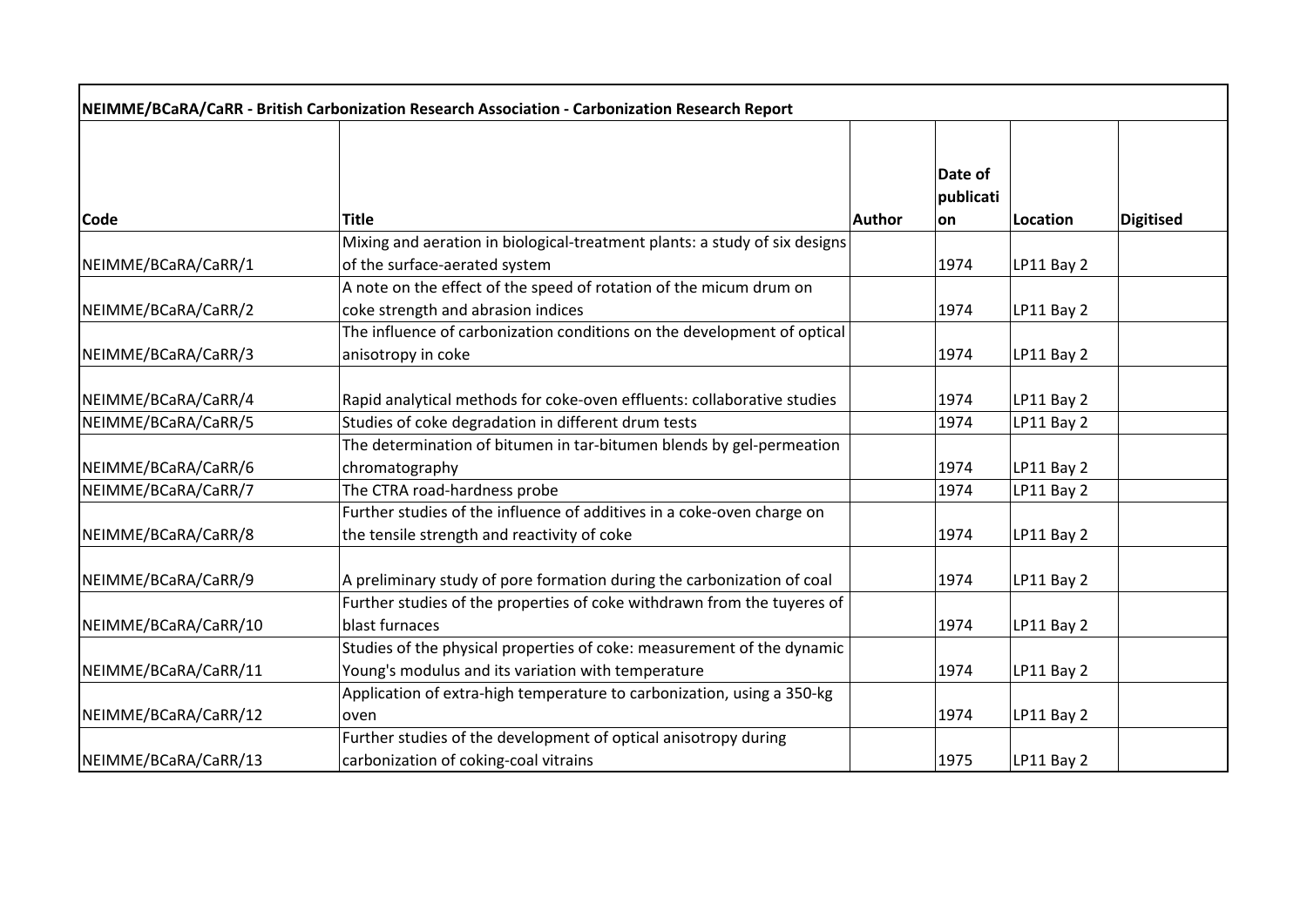|                      | A preliminary study on a tubular furnace for the production of coke          |      |            |                |
|----------------------|------------------------------------------------------------------------------|------|------------|----------------|
| NEIMME/BCaRA/CaRR/14 | under carbonizing conditions similar to those in a 10-t test oven            | 1975 | LP11 Bay 2 |                |
| NEIMME/BCaRA/CaRR/15 | Critical adhesion temperature for surface dressing                           | 1975 | LP11 Bay 2 |                |
|                      |                                                                              |      |            |                |
| NEIMME/BCaRA/CaRR/16 | The analysis of coal-carbonization by-products by gas chromatography         | 1975 | LP11 Bay 2 |                |
|                      | Studies of the breakdown of coke arising from chemical reaction and          |      |            |                |
| NEIMME/BCaRA/CaRR/17 | mechanical treatment at elevated temperatures                                | 1975 | LP11 Bay 2 |                |
|                      | Studies of coke texture using a computerized microscope for automatic        |      |            |                |
| NEIMME/BCaRA/CaRR/18 | image analysis: part 1                                                       | 1975 | LP11 Bay 2 |                |
| NEIMME/BCaRA/CaRR/19 | The estimation of the breeze content of coal/breeze blends                   | 1975 | LP11 Bay 2 |                |
|                      | A proposed uniform technique for the assessment of smoke leakage             |      |            |                |
| NEIMME/BCaRA/CaRR/20 | from coke ovens during carbonization                                         | 1975 | LP11 Bay 2 |                |
|                      | The extraction of tar acids from low-temperature-tar fractions using         |      |            |                |
| NEIMME/BCaRA/CaRR/21 | aqueous methanol                                                             | 1975 | LP11 Bay 2 |                |
|                      | Pore-structure development during coal carbonization: the role of            |      |            |                |
| NEIMME/BCaRA/CaRR/22 | charge density and particle-size distribution                                | 1975 | LP11 Bay 2 |                |
|                      | The biological treatment of coke-oven effluents: laboratory studies          |      |            |                |
| NEIMME/BCaRA/CaRR/23 | using the rotating-disc process                                              | 1975 | LP11 Bay 2 |                |
|                      | The treatment of carbonization effluents: a study of some post-              |      |            |                |
| NEIMME/BCaRA/CaRR/24 | biological treatment processess                                              | 1975 | LP11 Bay 2 | <b>SCANNED</b> |
|                      | The development of optical anisotropy during the carbonization of            |      |            |                |
| NEIMME/BCaRA/CaRR/25 | caking-coal vitrains                                                         | 1976 | LP11 Bay 2 |                |
|                      | Evaluation of the carryover of solids during on-main gravity charging of     |      |            |                |
| NEIMME/BCaRA/CaRR/26 | wet and preheated coal to the 10-t oven                                      | 1976 | LP11 Bay 2 |                |
|                      | Electrolytic recausticization in the extraction of tar acids from distillate |      |            |                |
| NEIMME/BCaRA/CaRR/27 | tar-oil fractions                                                            | 1976 | LP11 Bay 2 |                |
|                      | The separation and determination of polynuclear aromatic                     |      |            |                |
| NEIMME/BCaRA/CaRR/28 | hydrocarbons by high-performance liquid chromatography: part 1               | 1976 | LP11 Bay 2 |                |
| NEIMME/BCaRA/CaRR/29 |                                                                              | 1976 | LP11 Bay 2 |                |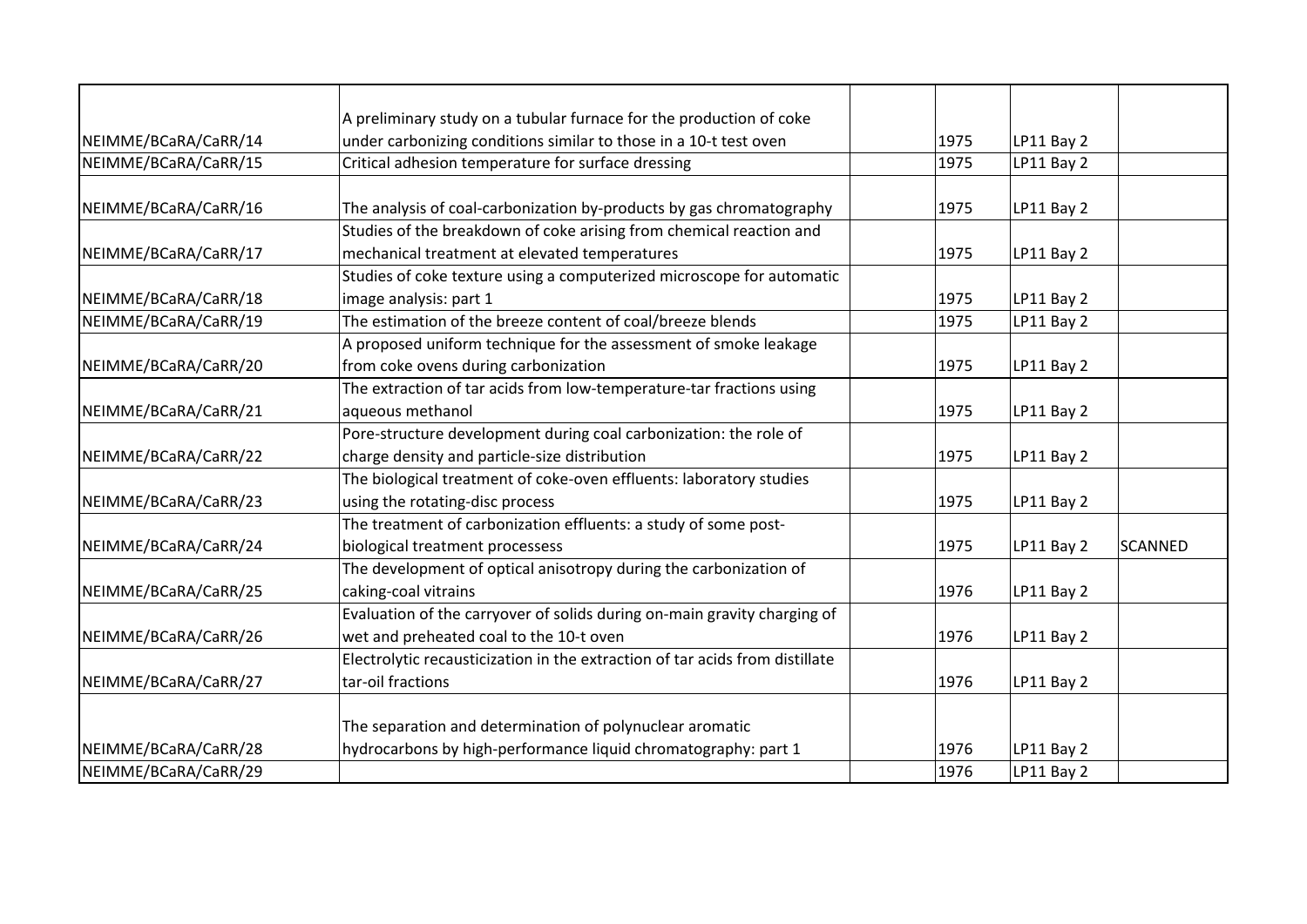|                      | Studies of the dependence of combustion and structural properties of       |      |            |
|----------------------|----------------------------------------------------------------------------|------|------------|
|                      | coke upon the rank of the parent coal. part 1: laboratory-scale            |      |            |
| NEIMME/BCaRA/CaRR/30 | investigations. Part 2: cokes prepared in a 7-kg electrically-heated oven  | 1976 | LP11 Bay 2 |
|                      | Studies of coke texture using a computerized microscope for automatic      |      |            |
| NEIMME/BCaRA/CaRR/31 | image analysis: part 2                                                     | 1976 | LP11 Bay 2 |
|                      | A consideration of the plastic-layer thickness developed within a coke-    |      |            |
| NEIMME/BCaRA/CaRR/32 | oven charge                                                                | 1976 | LP11 Bay 2 |
|                      | The effect of the nature of quinoline insolubles (QI) on electrode binder  |      |            |
| NEIMME/BCaRA/CaRR/33 | pitch properties                                                           | 1976 | LP11 Bay 2 |
| NEIMME/BCaRA/CaRR/34 | Nitrile rubber-modified road tars for surface dressing applications        | 1976 | LP11 Bay 2 |
|                      | A study of some of the factors influencing the development of optical      |      |            |
| NEIMME/BCaRA/CaRR/35 | anisotropy in coke                                                         | 1976 | LP11 Bay 2 |
|                      | A study of the partial gasification of coke and its influence on the coke  |      |            |
| NEIMME/BCaRA/CaRR/36 | tensile strength                                                           | 1976 | LP11 Bay 2 |
|                      | Mixing and aeration in biological-treatment plants: examination of         |      |            |
| NEIMME/BCaRA/CaRR/37 | existing surface aeration system designs                                   | 1977 | LP11 Bay 2 |
|                      |                                                                            |      |            |
|                      | Further studies in the breakdown of coke in the micum test. I. the effect  |      |            |
|                      | of the initial size of coke upon its behaviour in the extended micum test. |      |            |
| NEIMME/BCaRA/CaRR/38 | II. Comparison of M40 indices for different size grades of coke            | 1977 | LP11 Bay 2 |
| NEIMME/BCaRA/CaRR/39 | Pore structure development during carbonization of blended charges         | 1977 | LP11 Bay 2 |
|                      |                                                                            |      |            |
| NEIMME/BCaRA/CaRR/40 | The nature of the oxidized polyhydric material in carbonization effluents  | 1977 | LP11 Bay 2 |
|                      | Observations on the measurement of coke size and its relevance to          |      |            |
| NEIMME/BCaRA/CaRR/41 | studies of coke breakage                                                   | 1977 | LP11 Bay 2 |
|                      | Investigation of the composition of tuyere coke by analyzing the surface   |      |            |
| NEIMME/BCaRA/CaRR/42 | material removed by abrasion                                               | 1977 | LP11 Bay 2 |
|                      | A study of the influence of speciman size and rate of loading on the       |      |            |
| NEIMME/BCaRA/CaRR/43 | tensile strength of coke                                                   | 1977 | LP11 Bay 2 |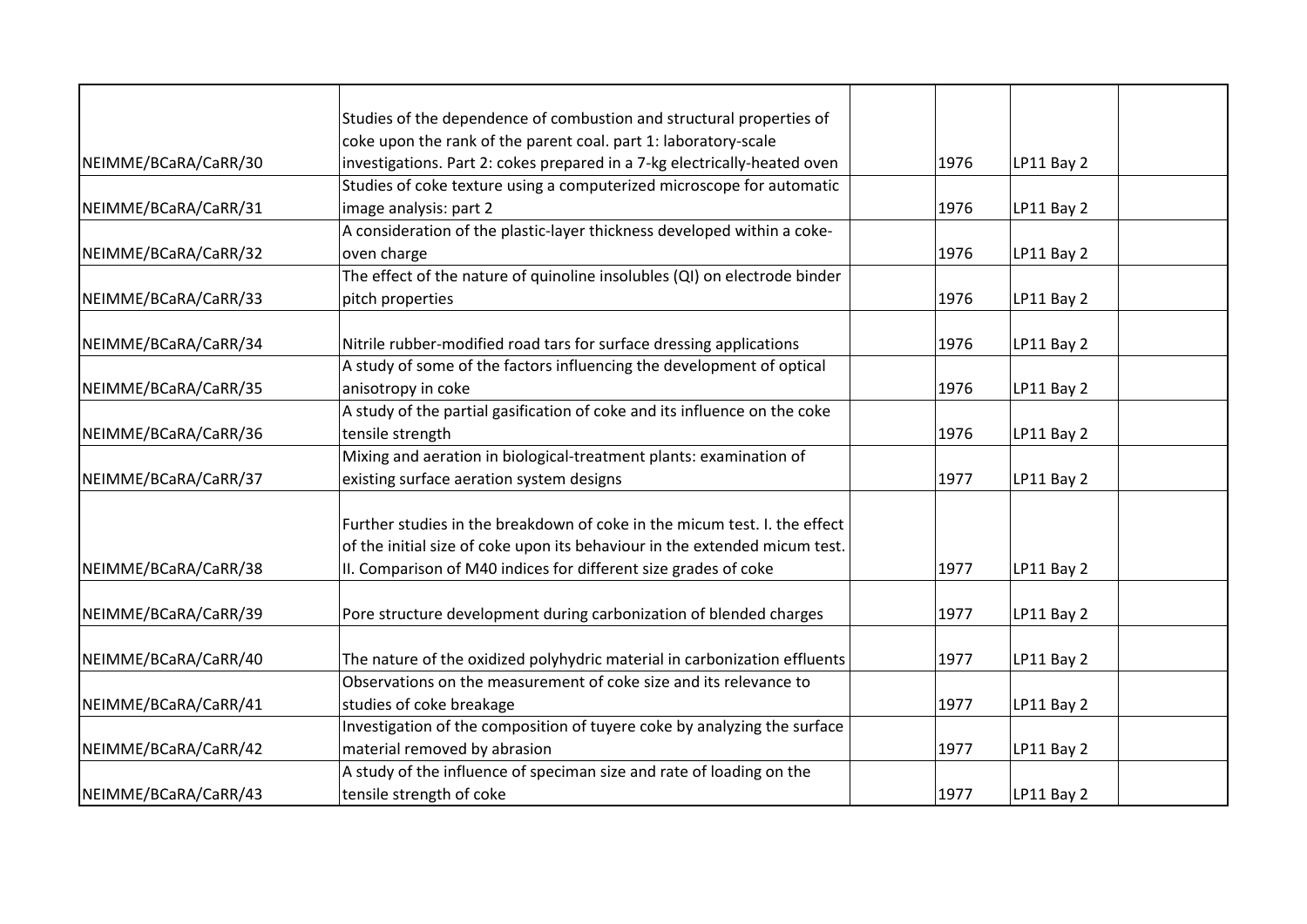|                      | Further considerations of the plastic layer thickness developed within a    |      |            |  |
|----------------------|-----------------------------------------------------------------------------|------|------------|--|
| NEIMME/BCaRA/CaRR/44 | coke-oven charge                                                            | 1977 | LP11 Bay 2 |  |
|                      | Theory and practice of linear programmed-temperature gas                    |      |            |  |
|                      | chromatography (LPTGC) in relation to the analysis of coal-tar neutral      |      |            |  |
| NEIMME/BCaRA/CaRR/45 | fractions                                                                   | 1977 | LP11 Bay 2 |  |
|                      | A 350-kg- and 10-t-oven investigation into the effects of preheating        |      |            |  |
|                      | (followed by gravity charging), and changing the composition of, a          |      |            |  |
| NEIMME/BCaRA/CaRR/46 | metallurgical blend from the USA                                            | 1978 | LP11 Bay 2 |  |
|                      | The biological treatment of coke-oven effluents: an appraisal of the        |      |            |  |
| NEIMME/BCaRA/CaRR/47 | rotating-disc process from laboratory and pilot-scale studies               | 1978 | LP11 Bay 2 |  |
|                      | The biological treatment of coke-oven effluents: further studies on the     |      |            |  |
| NEIMME/BCaRA/CaRR/48 | role of organic inhibitors                                                  | 1978 | LP11 Bay 2 |  |
|                      | A surface-dressing trial with tar containing butadiene-acrylonitrile        |      |            |  |
| NEIMME/BCaRA/CaRR/49 | rubber on the B5305 at Sebergham, Cumbria                                   | 1978 | LP11 Bay 2 |  |
|                      | Poly(methyl methacrylate)- modified road tars for surface-dressing          |      |            |  |
|                      | applications. part 1: Laboratory investigation. Part 2: Full-scale surface- |      |            |  |
| NEIMME/BCaRA/CaRR/50 | dressing trial                                                              | 1978 | LP11 Bay 2 |  |
|                      | A study of the changes in coke structure and strength brought about by      |      |            |  |
| NEIMME/BCaRA/CaRR/51 | reaction with carbon dioxide at 1000 C                                      | 1978 | LP11 Bay 2 |  |
| NEIMME/BCaRA/CaRR/52 | The production of coke in a laboratory tubular furnace                      | 1978 | LP11 Bay 2 |  |
|                      | The use of oven carry-over and preheater fines in the production of coal-   |      |            |  |
| NEIMME/BCaRA/CaRR/53 | tar enamel modulates                                                        | 1978 | LP11 Bay 2 |  |
| NEIMME/BCaRA/CaRR/54 | A simple volatility test for tar products                                   | 1978 | LP11 Bay 2 |  |
|                      | The use of vacuum microsublimation and TLC plate fluorescence               |      |            |  |
| NEIMME/BCaRA/CaRR/55 | scanner in the determination of benzo(a)pyrene                              | 1978 | LP11 Bay 2 |  |
|                      | Micro-organisms occurring in the activated-sludge treatment of              |      |            |  |
| NEIMME/BCaRA/CaRR/56 | carbonization effluents: preliminary studies                                | 1978 | LP11 Bay 2 |  |
|                      | Aspects of pore-structure development during carbonization of               |      |            |  |
| NEIMME/BCaRA/CaRR/57 | preoxidized and preheated coals                                             | 1978 | LP11 Bay 2 |  |
|                      | Further surface-dressing trials in Cumbria with tar containing butadiene-   |      |            |  |
| NEIMME/BCaRA/CaRR/58 | acrylonitrile rubber                                                        | 1978 | LP11 Bay 2 |  |
|                      | A study of the reactivity of vitrain cokes in relation to their optical     |      |            |  |
| NEIMME/BCaRA/CaRR/59 | anisotropy                                                                  | 1978 | LP11 Bay 2 |  |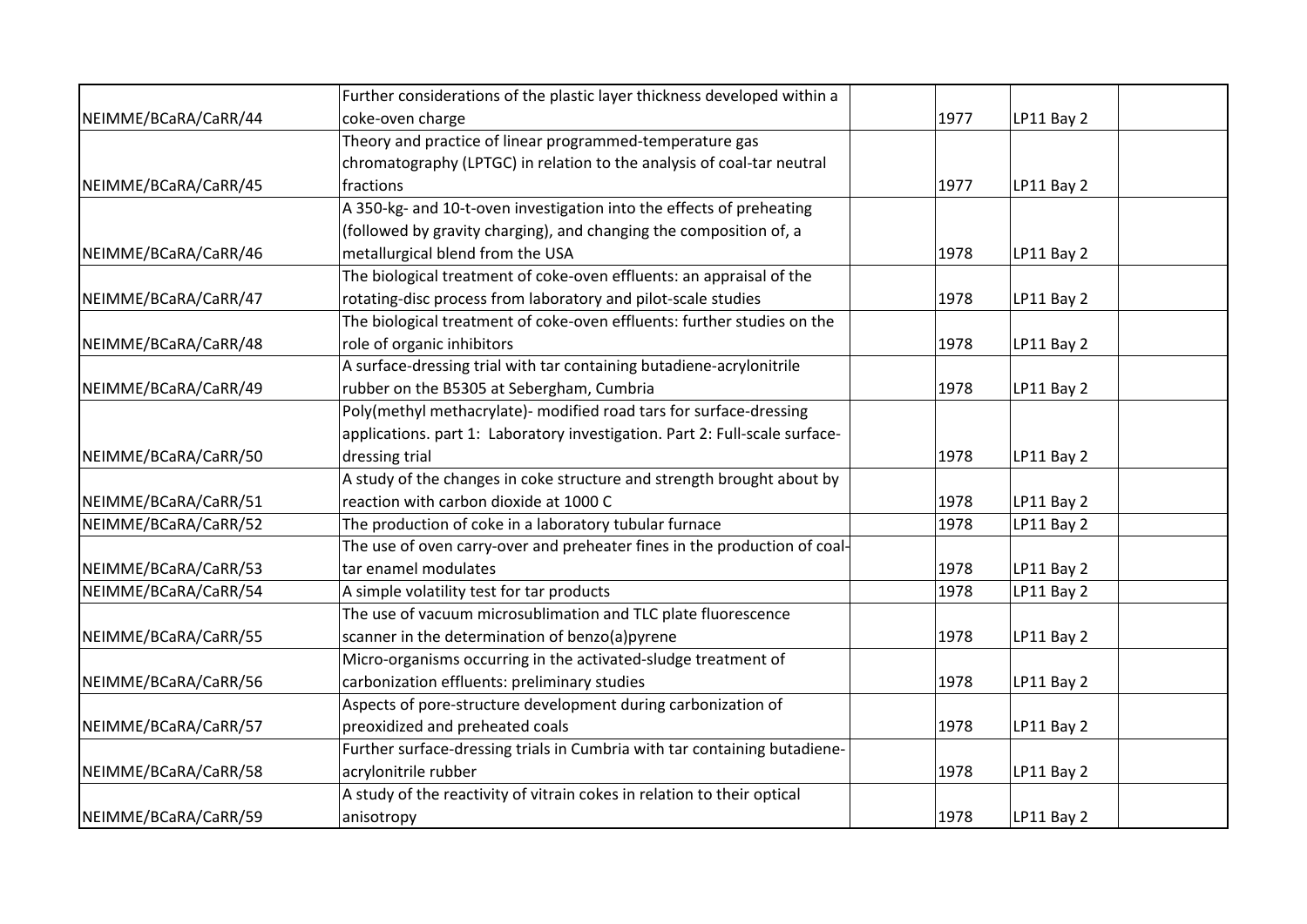|                      | A study of the influence of the addition of coal-tars to vitrains on the  |      |            |                |
|----------------------|---------------------------------------------------------------------------|------|------------|----------------|
| NEIMME/BCaRA/CaRR/60 | optical anisotropy developed during carbonization                         | 1978 | LP11 Bay 2 |                |
|                      | The viscosity of pitch at elevated temperatures. part 1 Coke-oven         |      |            |                |
| NEIMME/BCaRA/CaRR/61 | binder pitches                                                            | 1978 | LP11 Bay 2 |                |
|                      | An investigation of various methods of recovering solids from solids-     |      |            |                |
|                      | bearing effluents produced by the preparation and charging of             |      |            |                |
| NEIMME/BCaRA/CaRR/62 | preheated coal to the 6.5-m oven at BCRA                                  | 1978 | LP11 Bay 2 |                |
|                      |                                                                           |      |            |                |
|                      | A comparison between the quantity of benzene-soluble material and         |      |            |                |
| NEIMME/BCaRA/CaRR/63 | cyclohexane-soluble material in various atmospheres                       | 1979 | LP11 Bay 2 | <b>SCANNED</b> |
|                      | An infrared spectroscopic study of the influence of oxygen in coal on the |      |            |                |
| NEIMME/BCaRA/CaRR/64 | plastic stage of the coking process                                       | 1979 | LP11 Bay 2 |                |
|                      | Physical strength tests on coke fed to and withdrawn from blast           |      |            |                |
| NEIMME/BCaRA/CaRR/65 | furnaces                                                                  | 1979 | LP11 Bay 2 |                |
|                      | The influence of low-volatile coal additions on the strength and          |      |            |                |
| NEIMME/BCaRA/CaRR/66 | structural properties of 7-kg cokes                                       | 1979 | LP11 Bay 2 |                |
|                      | An investigation into the use of hydrogen peroxide for the purification   |      |            |                |
| NEIMME/BCaRA/CaRR/67 | of carbonization wastes                                                   | 1979 | LP11 Bay 2 |                |
| NEIMME/BCaRA/CaRR/68 | Thermal analysis of electrode binder pitches                              | 1979 | LP11 Bay 2 |                |
| NEIMME/BCaRA/CaRR/69 | Bleeding of creosoted poles                                               | 1979 | LP11 Bay 2 |                |
|                      | Low-temperature tar content of bituminous materials: part 1: dense tar    |      |            |                |
| NEIMME/BCaRA/CaRR/70 | surfacing with crushed rock aggregate                                     | 1979 | LP11 Bay 2 |                |
| NEIMME/BCaRA/CaRR/71 | A comparison of the minor impurities in refined naphthalenes              | 1979 | LP11 Bay 2 |                |
|                      | A review of different charging techniques in the carbonization of         |      |            |                |
| NEIMME/BCaRA/CaRR/72 | preheated coal at BCRA                                                    | 1979 | LP11 Bay 2 | <b>SCANNED</b> |
|                      | Studies of coke texture using a computerized microscope for automatic     |      |            |                |
| NEIMME/BCaRA/CaRR/73 | image analysis: part 3                                                    | 1979 | LP11 Bay 2 |                |
| NEIMME/BCaRA/CaRR/74 |                                                                           |      | LP11 Bay 2 |                |
|                      | Some studies of the effects of the disposal, on the land, of waste        |      |            |                |
|                      | activated sludge from the biological treatment of carbonization           |      |            |                |
| NEIMME/BCaRA/CaRR/75 | effluents                                                                 | 1979 | LP11 Bay 2 |                |
|                      | The determination of trace metals in liquid coke-oven effluents by        |      |            |                |
| NEIMME/BCaRA/CaRR/76 | atomic absorption spectrophotometry                                       | 1979 | LP11 Bay 2 |                |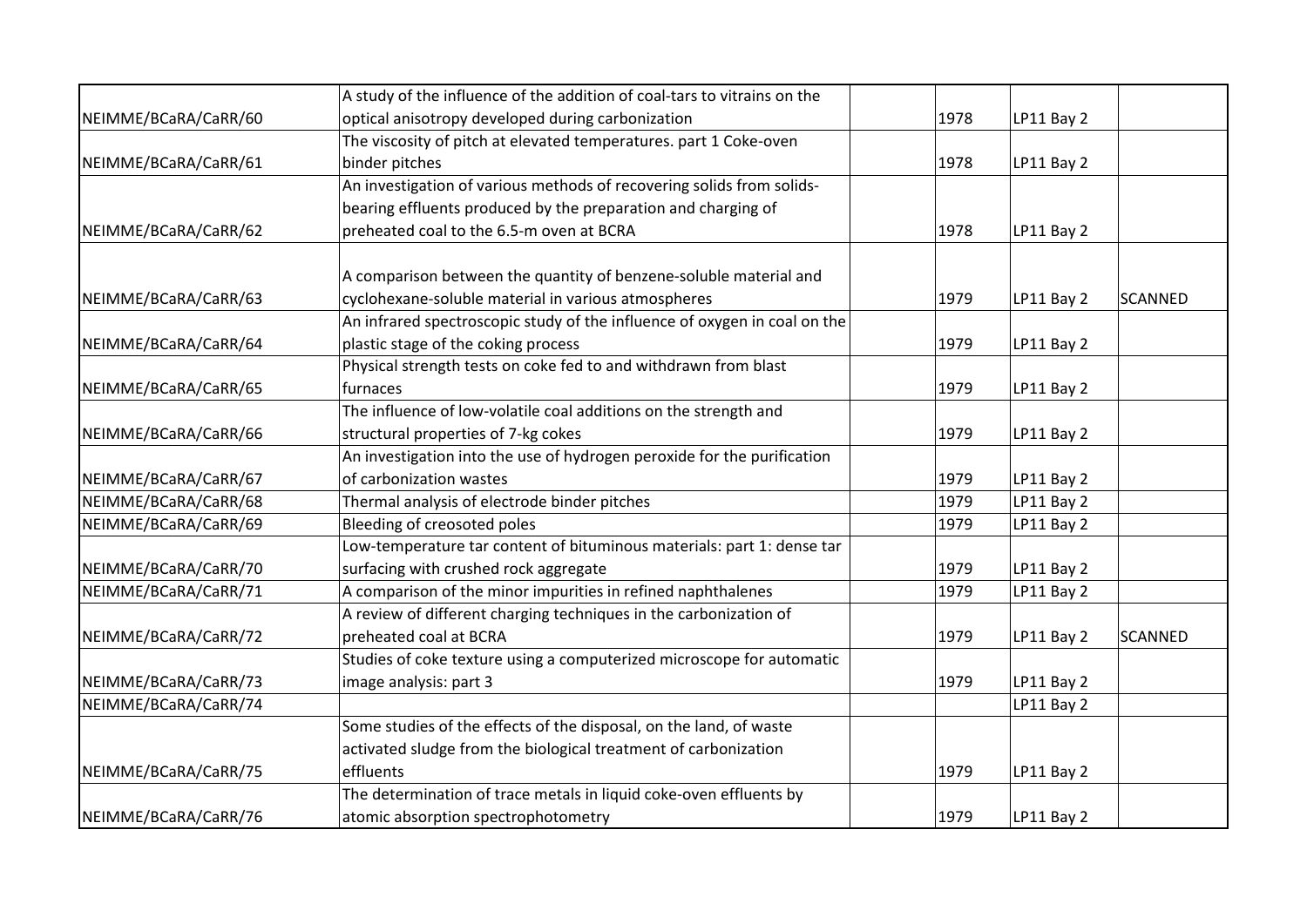|                                              | Low-temperature tar content of bituminous materials: part 2: dense                                                                                                                                                                                                                                                                                                                                                                                                                                                                         |              |                          |                |
|----------------------------------------------|--------------------------------------------------------------------------------------------------------------------------------------------------------------------------------------------------------------------------------------------------------------------------------------------------------------------------------------------------------------------------------------------------------------------------------------------------------------------------------------------------------------------------------------------|--------------|--------------------------|----------------|
| NEIMME/BCaRA/CaRR/77                         | tarmacadam basecourse with crushed rock aggregate                                                                                                                                                                                                                                                                                                                                                                                                                                                                                          | 1979         | LP11 Bay 2               |                |
| NEIMME/BCaRA/CaRR/78                         | The rheology of electrode pastes                                                                                                                                                                                                                                                                                                                                                                                                                                                                                                           | 1979         | LP11 Bay 2               |                |
| NEIMME/BCaRA/CaRR/79                         | Alternative methods of pipeline-charging preheated coal                                                                                                                                                                                                                                                                                                                                                                                                                                                                                    | 1979         | LP11 Bay 2               | <b>SCANNED</b> |
|                                              | The development of optical anisotropy during the carbonization of                                                                                                                                                                                                                                                                                                                                                                                                                                                                          |              |                          |                |
| NEIMME/BCaRA/CaRR/80                         | vitrains in relation to changes in other properties                                                                                                                                                                                                                                                                                                                                                                                                                                                                                        | 1979         | LP11 Bay 2               |                |
| NEIMME/BCaRA/CaRR/81                         | The determination of boron in coking- and tar-plant liquid effluents                                                                                                                                                                                                                                                                                                                                                                                                                                                                       | 1980         | LP11 Bay 2               |                |
|                                              | Further studies of the partial gasification of coke in relation to the coke                                                                                                                                                                                                                                                                                                                                                                                                                                                                |              |                          |                |
| NEIMME/BCaRA/CaRR/82                         | tensile strength                                                                                                                                                                                                                                                                                                                                                                                                                                                                                                                           | 1980         | LP11 Bay 2               |                |
|                                              | Spraying characteristics of a nitrile-rubber-modified low-temperature                                                                                                                                                                                                                                                                                                                                                                                                                                                                      |              |                          |                |
| NEIMME/BCaRA/CaRR/83                         | road tar for surface-dressing applications                                                                                                                                                                                                                                                                                                                                                                                                                                                                                                 | 1980         | <b>LP11 Bay 2</b>        |                |
| NEIMME/BCaRA/CaRR/84                         | Resistance of rolled asphalts to attack by petroleum oils                                                                                                                                                                                                                                                                                                                                                                                                                                                                                  | 1980         | LP11 Bay 2               |                |
| NEIMME/BCaRA/CaRR/85                         | The phosphorus content of coal and coke                                                                                                                                                                                                                                                                                                                                                                                                                                                                                                    | 1980         | LP11 Bay 2               |                |
| NEIMME/BCaRA/CaRR/86<br>NEIMME/BCaRA/CaRR/87 | The determination of oxygen demand of and organic carbon in<br>carbonization plant effluents. part a: oxygen demand and organic<br>carbon tests and their relevance to the analysis of carbonization plant<br>effluents. part b: a comparison of the COD, PV and TOC response factors<br>of some constituents of carbonization plant effluents. part c: a<br>comparison of COD, PV and TOC data on various carbonization plant<br>liquors and treated effluents<br>Changes in coke structure associated with preheating of the coal charge | 1980<br>1980 | LP11 Bay 2<br>LP11 Bay 2 |                |
| NEIMME/BCaRA/CaRR/88                         | Studies of the size degradation of coke at ambient temperature                                                                                                                                                                                                                                                                                                                                                                                                                                                                             | 1980         | LP11 Bay 2               |                |
|                                              | The application of selective chromatographic and spectrofluorimetric<br>techniques in the separation, characterization, and analysis of polycyclic                                                                                                                                                                                                                                                                                                                                                                                         |              |                          |                |
| NEIMME/BCaRA/CaRR/89                         | aromatic hydrocarbons in coke-oven pitch                                                                                                                                                                                                                                                                                                                                                                                                                                                                                                   | 1980         | LP11 Bay 2               |                |
| NEIMME/BCaRA/CaRR/90                         | Some considerations of the desulphurization of coal for cokemaking                                                                                                                                                                                                                                                                                                                                                                                                                                                                         | 1980         | LP11 Bay 2               |                |
| NEIMME/BCaRA/CaRR/91                         | The evaluation of the Nippon Steel Corporation reactivity and post-<br>reaction-strength test for coke                                                                                                                                                                                                                                                                                                                                                                                                                                     | 1980         | LP11 Bay 2               |                |